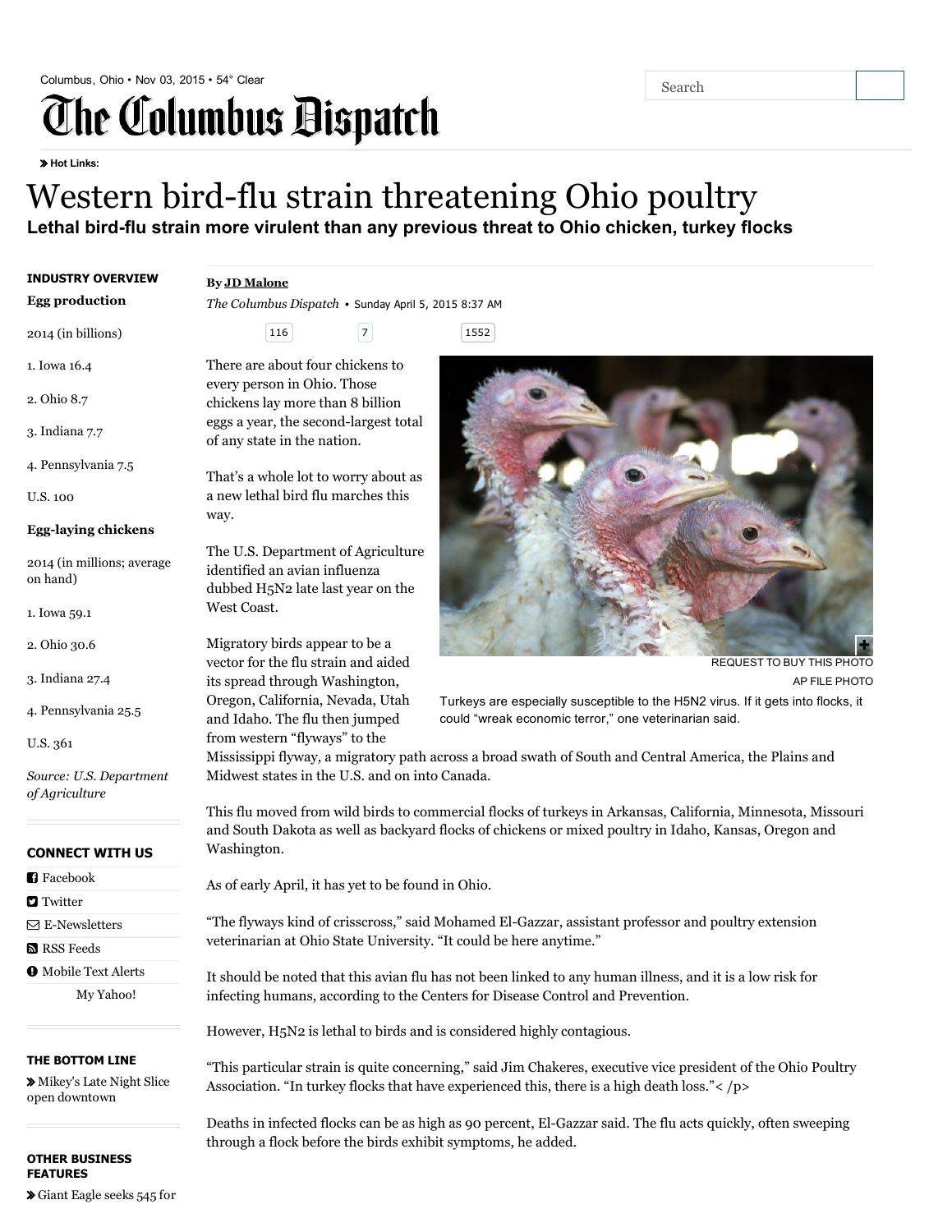[permanent](http://www.dispatch.com/content/stories/business/2015/11/03/giant-eagle-seeks-545-for-permanent-jobs.html) jobs in central Ohio

 Donatos making big push into [Tennessee](http://www.dispatch.com/content/stories/business/2015/11/02/donatos-making-big-push-into-tennessee.html)

#### LOCAL STORIES FROM THISWEEK

 [Councilman](http://www.thisweeknews.com/content/stories/hilliard/news/2015/10/29/Carrier-submits-charter-petition-WB-KC.html) files petition to amend Hilliard's city charter

 [Whitehall](http://www.thisweeknews.com/content/stories/whitehall/news/2015/11/02/whitehall-police-seek-help-in-finding-atm-robbers-WB-KC.html) police seek help in finding ATM robbers

tampering

[World](http://www.thisweeknews.com/content/stories/2015/11/02/brewerey-district-world-of-beer-closes-WB-GS.html) of Beer taps out

 Gahanna [purchases](http://www.thisweeknews.com/content/stories/gahanna/news/2015/11/01/gahanna-buying-land-from-local-congregation-WB-MK.html) acreage from church for park

 Buckeyes linebacker Joshua Perry honored at OHS for off-the-field work

 U.S. Navy Band [Commodores](http://www.thisweeknews.com/content/stories/pickerington/news/2015/10/29/us-navy-commodores-to-perform-in-pickerington-nov-11-WB-NE.html) to perform in Pickerington

 Bexley council takes steps to improve quality of life in [southwest](http://www.thisweeknews.com/content/stories/bexley/news/2015/10/28/bexley-council-takes-steps-to-improve-quality-of-life-in-southwest-quadrant-WB-CB.html) quadrant



#### THE DISPATCH E-EDITION



Edition includes all of the news, comics, classifieds and advertisements of the newspaper. And it's available to subscribers before 6 a.m. every day.

### **[SUBSCRIBE](http://www.dispatch.com/content/links/subscriber-services/subscribe-for-eEdition-ipad)**

All current subscribers have full access to Digital D, which includes the E-Edition and unlimited premium content on Dispatch.com, BuckeyeXtra.com, BlueJacketsXtra.com and [DispatchPolitics.com.](http://www.dispatch.com/content/links/subscriber-services/subscribe-for-eEdition-ipad) Subscribe today!

Ohio has never dealt with anything like this avian flu, said Tim Barman, a longtime veterinarian and head vet for Cooper Farms in Fort Recovery. A total of 5 million turkeys are raised at Cooper Farms each year. The farm provided the turkeys that President Barack Obama pardoned this past Thanksgiving.

"We've never seen a high pathological avian influenza," Barman said, "and hopefully we never will."

The impact of an outbreak would be severe. The Ohio poultry industry — including chicken eggs and meat plus turkeys — is valued at \$1 billion.

Awareness of the spread of the flu is heightened for Barman because turkey producers have been hit in other states.

"The turkey is probably the most susceptible to this virus," he said. "It's very worrisome for everybody. If it  $\cdots$  in that area."

ause of mandatory quarantines and the time needed to

recover and sanitize after an outbreak.

Ohio's hog farmers battled a similar disease last year. A virus known as PEDv killed millions of piglets across many states, including Ohio. Pork prices rose to record highs. After a lot of effort to minimize spread of the virus, PEDv has not broken out this year, easing the price and supply of pork.

The price of chicken has not substantially changed since the flu was first detected in the U.S.

Unlike PEDv, which mostly killed infant hogs, this bird flu is fatal for adult animals, El-Gazzar said. Other similarities to PEDv include a lack of current treatment or vaccine options. Biosecurity is the only means of protection for commercial and backyard flocks.

"We have in place in Ohio very strict biosecurity," Chakeres said. "With that, the farms are very guarded in terms of access, vehicle traffic, and now it becomes even more heightened to protect the birds."

In practical terms, those security measures start with vehicles, which are washed before coming onto a property. Clothes are changed before coming into contact with birds, and boots are checked and rechecked for contaminants. Goose droppings, which can be omnipresent at times during seasonal migrations, are a prime vehicle for flu transmission, Barman said.

"We're just working on keeping it out," he said. "It is the only preventive measure that we have."

The Ohio Department of Agriculture recommends that anyone with chickens avoid contact with wild birds and change clothes and footwear before handling their birds. Contact between wild birds and contained flocks should be avoided.

Efforts in other states have isolated outbreaks so far.

Birds that travel to industry shows and events such as state fairs this spring should be quarantined for 21 days after returning home, said Tony Forshey, Ohio's state veterinarian. The state also has detailed emergency plans in case bird flu arrives.

The next several months will be spent waiting.

"Spring migration (of potentially disease-carrying birds) will be with us for some time," El-Gazzar said. "It will be months before we have any idea."

Flocks throughout Ohio are routinely tested for influenza, and that will continue. The Ohio Department of Agriculture also has a hotline for people to report sick or dead birds: 614-728-6220 or 1-866-536-7593.

[jmalone@dispatch.com](mailto:jmalone@dispatch.com)

Favorite Print Story

 $\left( 2\right)$ 

**You May Like** [Sponsored](http://popup.taboola.com/en/?template=colorbox&taboola_utm_source=dispatch-dispatch&taboola_utm_medium=bytaboola&taboola_utm_content=thumbnails-a:Below%20Article%20Thumbnails:) Links by [Taboola](http://popup.taboola.com/en/?template=colorbox&taboola_utm_source=dispatch-dispatch&taboola_utm_medium=bytaboola&taboola_utm_content=thumbnails-a:Below%20Article%20Thumbnails:) and Taboola Sponsored Links by Taboola Dollar Shave Club How This Razor is Disrupting a \$13 Billion Industry